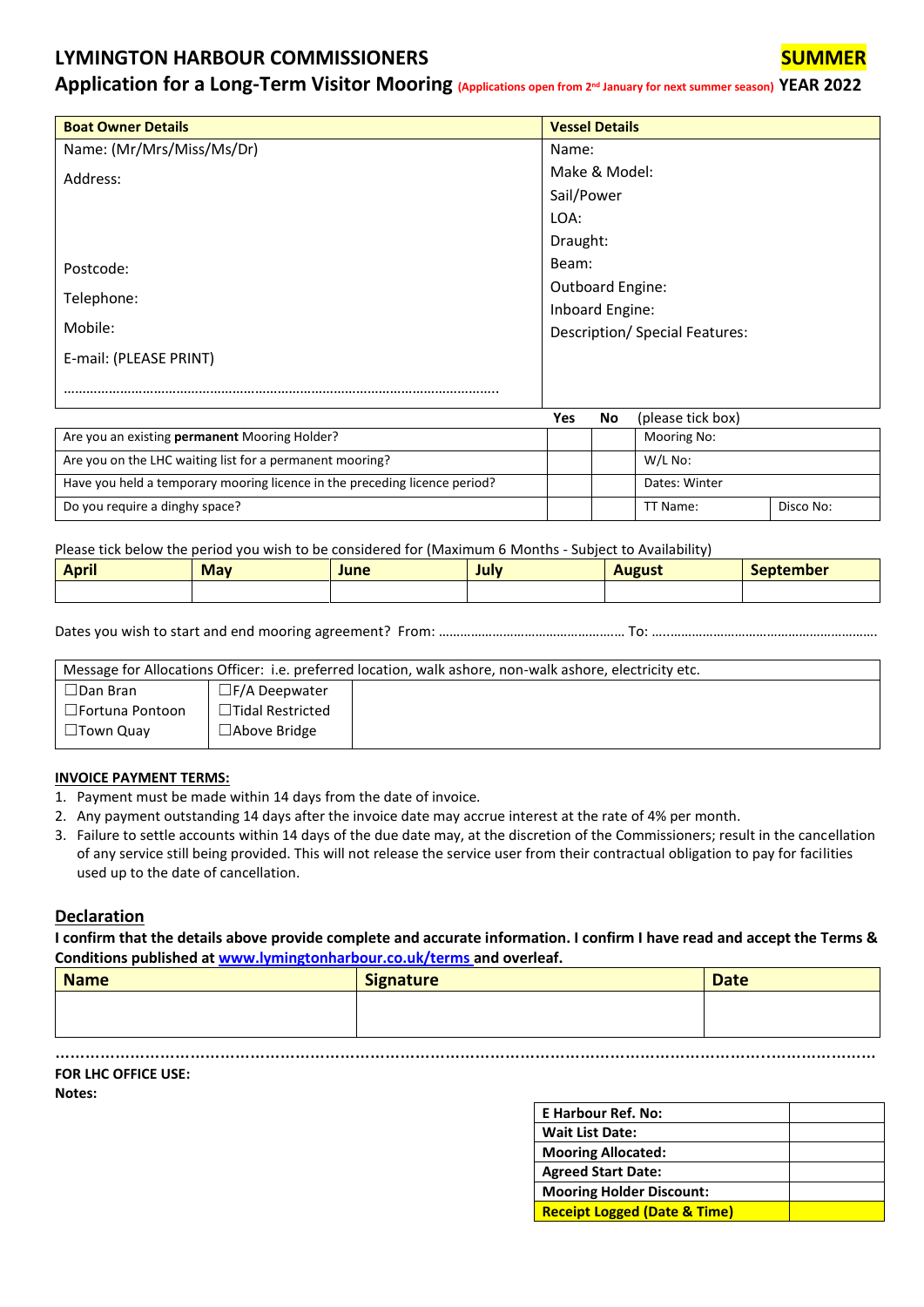## **LONG TERM VISITOR (LTV) MOORING LICENCE – TERMS & CONDITIONS**

- 1. All mooring licence allocations are made from the LTV mooring waiting list. Mooring licence periods are split into two seasons: -
	- Summer ( $1<sup>st</sup>$  April to 30<sup>th</sup> September) Waiting list open for applications from  $2<sup>nd</sup>$  January preceding each season.
	- Winter (1<sup>st</sup> October to 31<sup>st</sup> March) Waiting list open for applications from 1<sup>st</sup> July preceding each season.

A separate application form must be completed for each season or part thereof.

- 2. At the time of mooring licence allocation, priority will be given to applications for compatible moorings in the following order:
	- **a) Applicants on the waiting list for a local resident annual mooring licence** In resident mooring waiting list seniority date order. In case of more than one application with the same resident mooring waiting list seniority date, allocations will be prioritised in the date and time order that LTV mooring applications are received.
	- **b) Applicants not on the waiting list for a local resident mooring** In application date and time order.
- 3. Mooring licences are made in respect of the craft and owner referred to on the invoice and for the temporary period specified. Separate provision is necessary for mooring a tender.
- 4. Moorings are let on a whole calendar month basis and no discount will apply for licences issued part way through a month. Boats may have to be moved at short notice to facilitate works or the return of the allocated mooring holder.
- 5. In the case of persons not on the waiting list for a local residents annual mooring licence, the maximum number of consecutive months for which a mooring licence will be granted is six. Thereafter a six week break is required before being eligible to reapply. This restriction does not apply to commercial moorings or persons on the waiting list for a local resident annual mooring licence.
- 6. Moorings are let subject to payment on demand at the published charges applicable from time to time. Payment must be made in accordance with Lymington Harbour Commissioners invoice payment terms.
- 7. Mooring charges are based on LOA (length overall) of the vessel to be moored including any overhangs from (but not limited to) engines, anchors, davits, auto steering etc. Mooring licence holders are responsible for accurately declaring the LOA of their vessel. If the declaration is subsequently found to be incorrect, the Commissioners reserve the right to recover correct payment.
- 8. Charges apply from the date of acceptance of the mooring licence to the date written cancellation has been received regardless of whether the mooring is occupied. Charges will be levied in accordance with the published rates prevailing from time to time. Please inform the [Harbour Office](mailto:info@lymingtonharbour.co.uk?subject=Notification%20of%20Vacation%20of%20Temporary%20Berth) if the mooring is to remain unoccupied for an extended period. This is compulsory if you are away for over 14 days. No refund will be made for any period the berth/mooring is not occupied. The Commissioners reserve the right to make use of the berth/mooring during any period of absence by the mooring licence holder.
- 9. The allocated mooring must be vacated immediately on expiry of the mooring licence. Failure to do so will result in any extra days being charged at the published visitor rates and/or the craft being impounded.
- 10. Mooring licences are allocated to the applicant for their personal use. Mooring licences are not transferable and may not be sub-let or loaned. Anyone found sub-letting or loaning their mooring will be deemed to have cancelled their licence. Should a licence holder wish to authorise another to use his or her boat the licence holder must first provide written notification to th[e Harbour Office.](mailto:info@lymingtonharbour.co.uk?subject=Authorisation%20for%20Third%20Party%20to%20Use%20Owners%20Boat%20moored%20on%20a%20Temporary%20Berth)
- 11. The Commissioners do not accept any liability for any damage to craft, persons or equipment caused by incorrect use of licenced moorings or pontoons, or by third parties. Holders of mooring licences are required, in their own interests, to advise the Harbour Master immediately should any defects become apparent in buoys, ropes or moorings. Boat owners are required to provide and use appropriate mooring equipment for their size of vessel including suitable fendering and mooring lines. Outboards that are tilted up on boats or tenders moored on swinging moorings, fore and aft trot moorings and in the tender mooring areas, must have the exposed propellor protected.
- 12. The mooring licence holder shall at all times be responsible for the proper upkeep and safe condition and maintenance of the craft using the mooring and shall maintain it in good, clean and seaworthy condition.